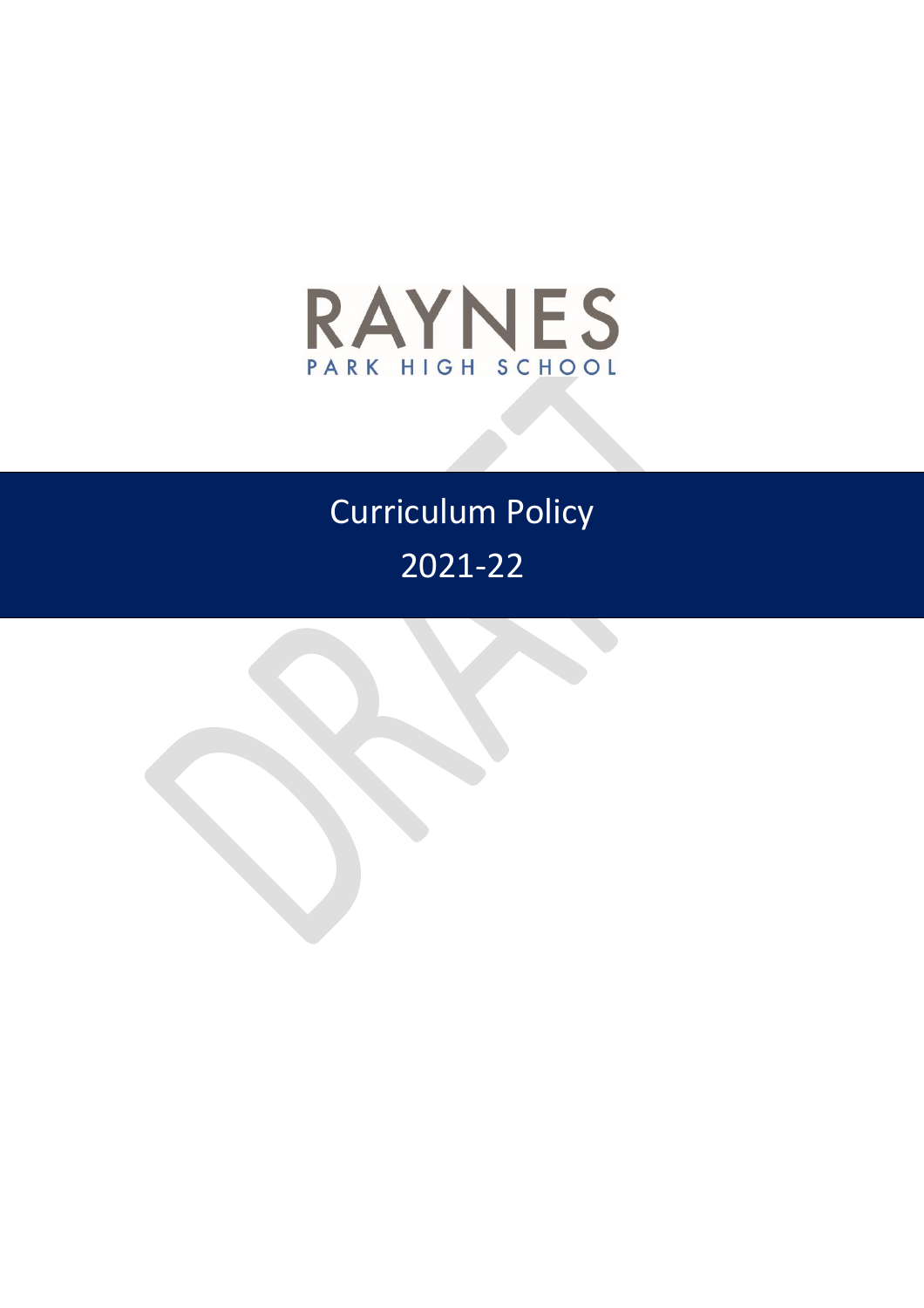## **2021-22 Context**

We are pleased that the reopening of Raynes Park High School for the 2021-22 academic year has allowed us to return to a greater sense of normality with subjects returning to their traditional areas allowing students to access to specialised rooms (Science labs, Art studios, ICT suites etc) and equipment rather than being based in year group bubbles, as they were during the height of COVID-19 pandemic.

We are therefore optimistic that with the lifting of lockdown we will be able to fulfil our curriculum aims outlined in the policy below.

Since September 2020, all subject areas have reviewed their curriculum in response the Black Lives Matter movement in order to decolonise our curriculum and ensure that it promotes equality and diversity. Curriculum areas are now conducting a similar review through an LGBT+ lens too. This is being done alongside the work of our Equality and Diversity working party to achieve our aim of creating a positive educational experience for all our students.

## **1. Intent**

The curriculum at Raynes Park High School aims to:

- **Provide a broad and balanced education for all students**
- Build upon student's experiences at primary school
- **EXTERGHTM** Meet the statutory guidelines as set out in the National Curriculum
- Enable students to develop knowledge, understand concepts, enhance their vocabulary and acquire skills, and be able to choose and apply these in relevant situations
- Support students' spiritual, moral, social and cultural development
- Seek opportunities to build / enhance students' cultural capital
- Support students' physical development and responsibility for their own health and enable them to be active
- **Promote a positive attitude towards learning**
- Ensure equal access to learning with high expectations for every student and appropriate levels of challenge and support
- **Provide subject choices that support students' learning and progression and enable them to work** towards achieving their goals
- Develop students' independent learning skills and resilience to equip them for further/higher education and employment

# **2. Legislation and guidance**

This policy reflects the requirements of the [National Curriculum programmes of study,](https://www.gov.uk/government/collections/national-curriculum) which all maintained schools in England must teach.

It also reflects requirements for inclusion and equality as set out in th[e Special Educational Needs and](https://www.gov.uk/government/publications/send-code-of-practice-0-to-25)  [Disability Code of Practice](https://www.gov.uk/government/publications/send-code-of-practice-0-to-25) 2014 an[d Equality Act 2010,](http://www.legislation.gov.uk/ukpga/2010/15/part/6/chapter/1) and refers to curriculum-related expectations of governing boards set out in the Department for Education's [Governance Handbook.](https://www.gov.uk/government/publications/governance-handbook)

## **3. Roles and responsibilities**

## **3.1 The Governing Body**

The Governing Body will monitor the effectiveness of this policy and hold the Headteacher to account for its implementation.

The Governing Body will also ensure that:

- A robust framework is in place for setting curriculum priorities and aspirational targets
- Enough teaching time is provided for students to cover the National Curriculum and other statutory requirements
- All courses provided for students below the age of 19 that lead to qualifications such as GCSEs and Alevels are approved by the secretary of state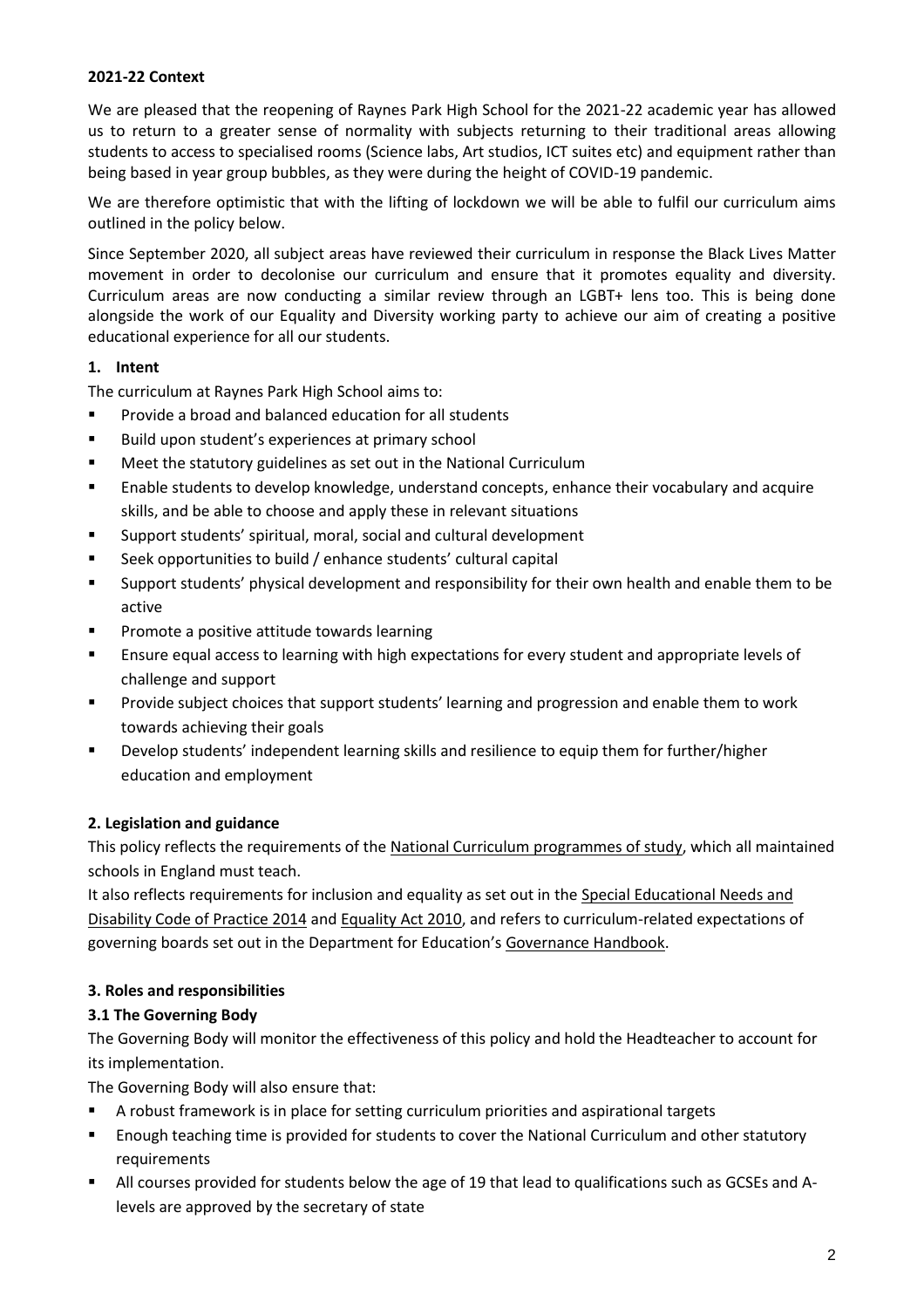- The school implements the relevant statutory assessment arrangements
- It participates actively in decision-making about the breadth and balance of the curriculum
- It fulfils its role in processes to disapply students from all or part of the National Curriculum where appropriate and in any subsequent appeals
- Students are provided with independent, impartial careers guidance, and that this is appropriately resourced

## **3.2 Headteacher**

The Headteacher is responsible for ensuring that this policy is adhered to and that;

- All required elements of the curriculum and those subjects which the school chooses to offer have aims and objectives which reflect the aims of the school and indicate how the needs of individual students will be met
- **The amount of time provided for teaching the required elements of the curriculum is adequate and is** reviewed by the Governing Body
- Where appropriate, the individual needs of some students are met by permanent or temporary disapplication from all or part of the National Curriculum
- They manage requests to withdraw children from curriculum subjects, where appropriate
- **The school's procedures for assessment meet all legal requirements**
- **The Governing Body is fully involved in decision-making processes that relate to the breadth and** balance of the curriculum
- **The Governing Body is advised on whole-school targets in order to make informed decisions**
- Proper provision is in place for students with different abilities and needs, including children with SEN

## **3.3 Other responsibilities / commitments**

- **Heads of Department, SLT and Heads of Year have responsibility for advising the Deputy and** Headteacher about resources and time requirements for subjects and incoming groups and the deployment of staff.
- **F** Following consultation with staff and students, the Senior Leadership Team constructs an annual curriculum model
- **The Headteacher anticipates curriculum needs and staffing requirements to inform about teacher** recruitment and retention
- **The Headteacher presents the curriculum model to Governors for consideration**
- **The Headteacher recruits appropriate staff to meet the needs of the curriculum**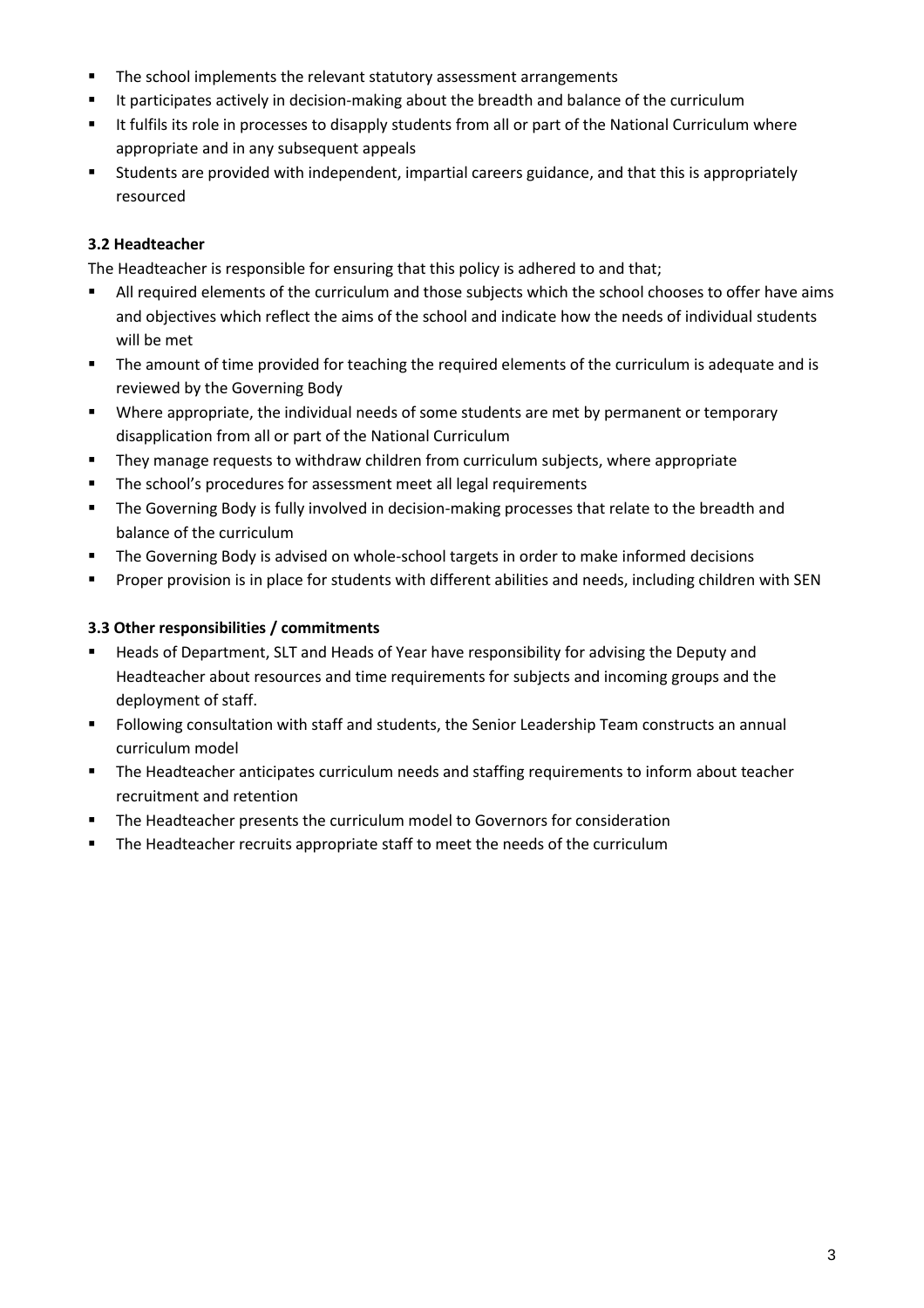## **4. Implementation**

Raynes Park High School implements both a formal and informal curriculum. The formal curriculum consists of the 25 timetabled lessons per week, while the informal curriculum includes a wide range of clubs and extra-curricular activities that run both before and after school as well at lunchtimes and during the school holidays.

# **The formal curriculum**

Our formal curriculum structure at KS3 (Years 7 to 9). Each students 25 period week is broken down as;

| Subject                                      | Periods                  | Minutes |
|----------------------------------------------|--------------------------|---------|
| Maths                                        | 4                        | 240     |
| English                                      | 4                        | 240     |
| Science                                      | 4                        | 240     |
| PE                                           | $\overline{2}$           | 120     |
| DT                                           | 1                        | 60      |
| Geography                                    | $\overline{2}$           | 120     |
| History                                      | $\overline{\mathcal{L}}$ | 120     |
| MFL                                          | $\overline{2}$           | 120     |
| <b>Computer Science</b>                      | 1                        | 60      |
| Art                                          | 1                        | 60      |
| Dance / Drama /<br>Music (Rotation)          | 1                        | 60      |
| Learning 4 Life (RE /<br>Citizenship & PSHE) | 1                        | 60      |
| Totals                                       | 25                       | 1500    |



Our formal curriculum structure at KS4 (Years 10 and 11). Each students 25 period week is broken down as;

| Subject                           | Periods | <b>Minutes</b> | Curriculum Time Distribution - Key Stage 4 (Yrs 10 and 11) |
|-----------------------------------|---------|----------------|------------------------------------------------------------|
| Maths                             | 4       | 240            | PE<br>4%                                                   |
| English                           | 4       | 240            | <b>Maths</b><br><b>Option C</b><br>20%<br>12%              |
| Science                           | 4       | 240            |                                                            |
| <b>PE</b>                         | 1       | 60             | <b>Option B</b><br>12%                                     |
| Option A                          | 3       | 180            |                                                            |
| Option B                          | 3       | 180            | <b>English</b><br>20%<br><b>Option A</b>                   |
| Option C                          | 3       | 180            | 12%                                                        |
| Option D including Triple Science | 3       | 180            | <b>Science</b><br>20%                                      |
| Totals                            | 25      | 1500           |                                                            |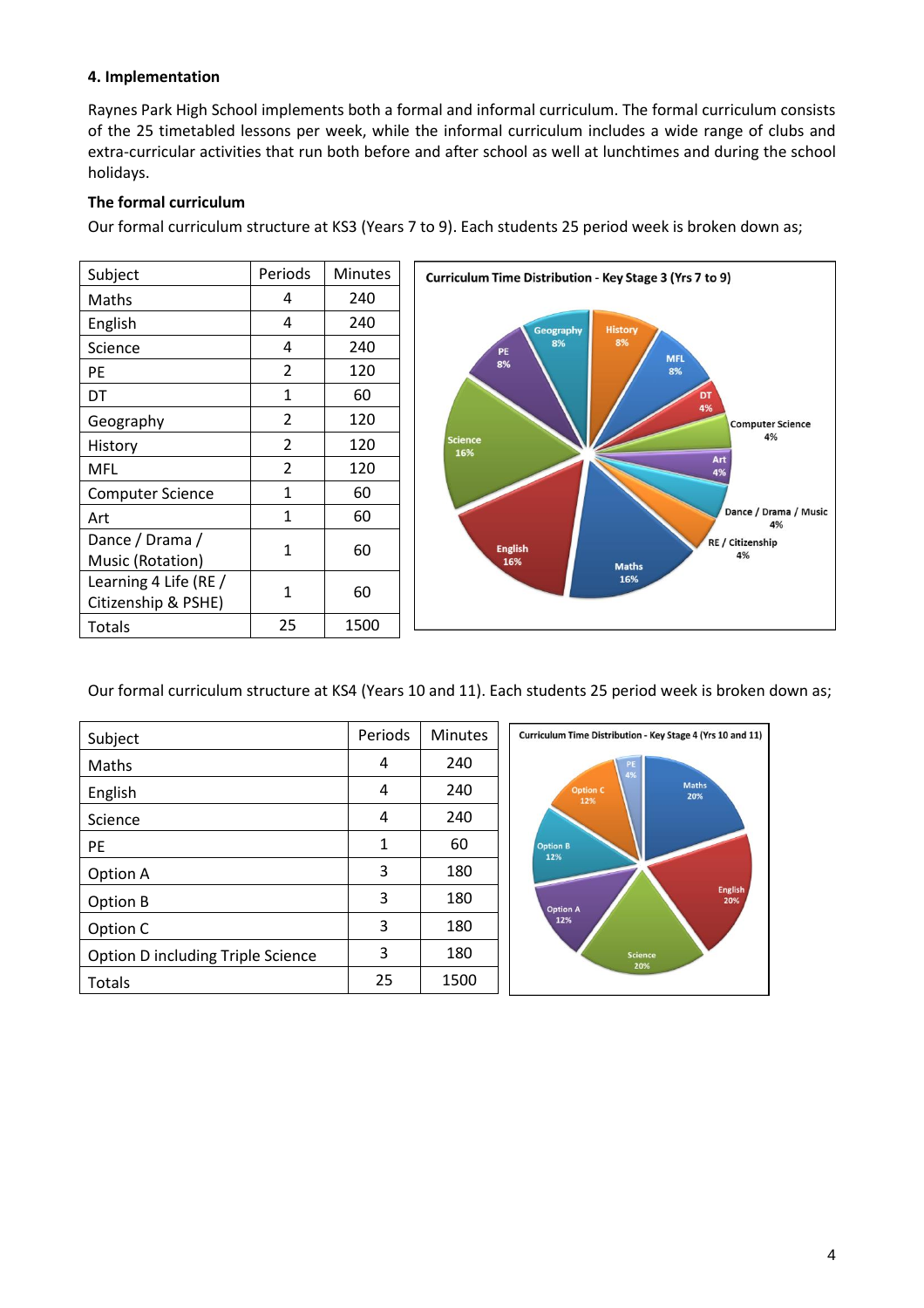## **Year 9 - the KS3 to KS4 transition**

Some subjects e.g. Science, start to deliver their GCSE content in Year 9 as a result of the increased content on the new KS4 specifications. As a result, Year 9 is a blend of KS3 SOW and KS4 SOW. This allows individual subjects to be able to tailor their curriculum maps and SOW to needs of the students and the demands of their KS4 courses.

#### **Our KS4 options process**

Our students make their option choices in Year 9. All students are required to choose 1 Ebacc subject from History, Geography or MFL (French or Spanish) to ensure that all students fill their P8 buckets. Students then chose 3 further option subjects in order to fill the 4 option slots. While these are free / open choices, we ensure that all students receive high quality advice and guidance regarding their choices and future pathways to ensure that they select appropriate subjects taking into account their;

- Academic ability
- **EXECUTE:** Strengths and weaknesses
- **Future career aspirations**
- and any additional support they may require

Within this framework, every student's development as a unique individual will be supported. As a result, there is no compulsory requirement for any student to follow an Ebacc pathway. However, we do actively encourage this pathway and strongly advise some students to take this suite of subjects.

The curriculum on offer for each year group will be updated / amended based on a number of factors including;

- The academic profile of the cohort
- **•** Changes to DfE policy
- **Amendments to specifications / methods of assessment by examination boards**

The Raynes Park High School curriculum addresses the statutory requirements whilst ensuing it is also;

- Broad, balanced, coherent and relevant
- Is accessible for all students and promotes high expectations
- **IF** Is delivered using a range of teaching and learning styles
- In Is differentiated so that it provides appropriate support and challenge and engages all students
- Is flexible, allowing it to change and adapt to the changing needs of our students
- Utilises the range of resources available
- Reflects and enriches the local community that we serve

#### **5. Inclusion**

Teachers set high expectations for all students. They will use appropriate assessment to measure the impact of the SOW and the quality of teaching and report on this regularly to all stakeholders. Teachers set ambitious targets and plan challenging work for all groups including:

- More able students
- **EXTENDING** Students with low prior attainment
- **EXECUTE:** Students from disadvantaged backgrounds
- **EXECUTE:** Students with SEN
- Students with English as an additional language (EAL)

Teachers will plan lessons so that students with SEN and/or disabilities can study every National Curriculum subject, wherever possible, and ensure that there are no barriers to every student achieving.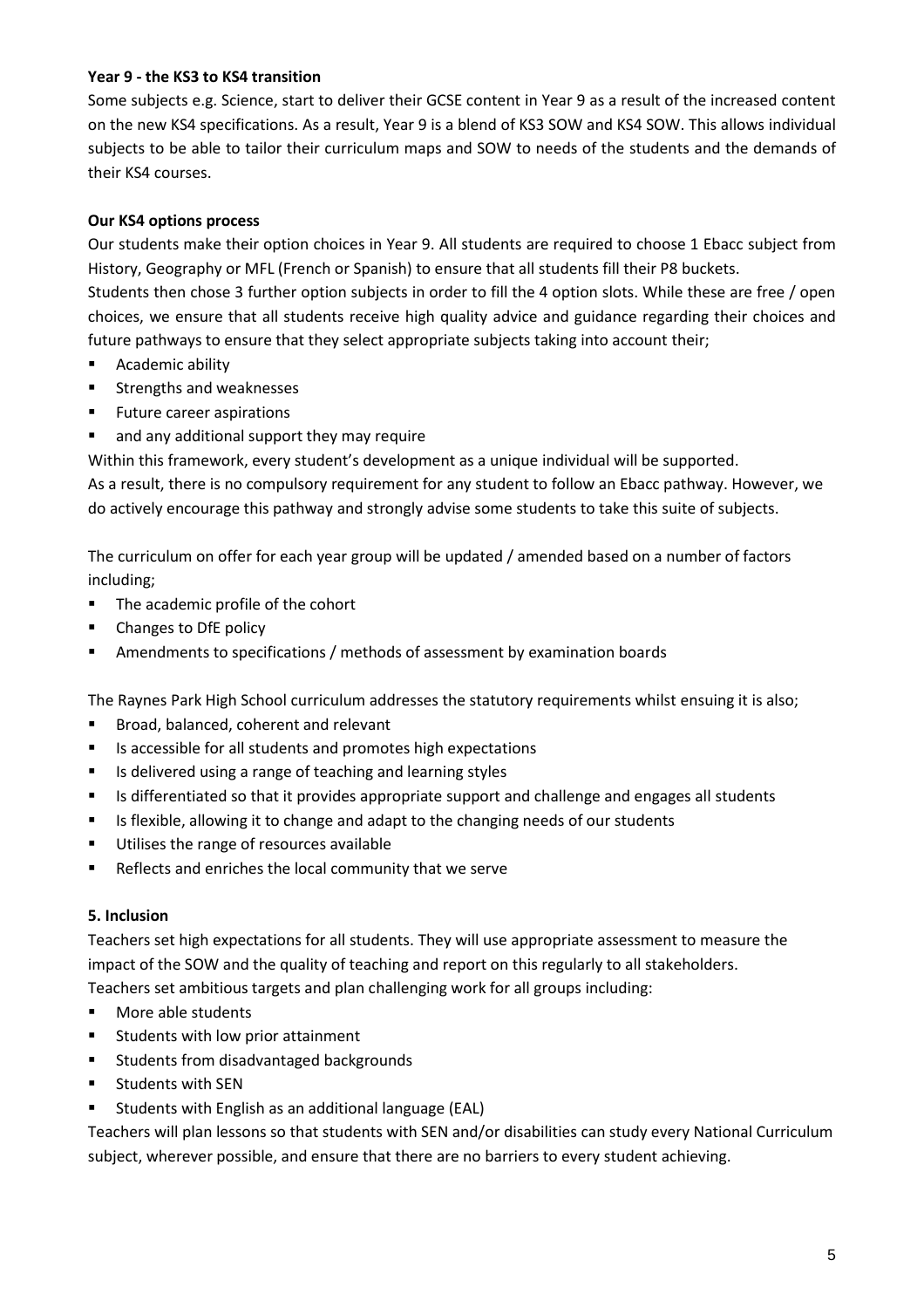Teachers will also take account of the needs of students whose first language is not English. Lessons will be planned so that teaching opportunities help students to develop their English, and to support students to take part in all subjects.

Further information can be found in our statement of equality information and objectives, and in our SEN policy and information report.

## **6. Key Stage 5**

Students at Raynes Park High School 6<sup>th</sup> Form are offered a range of linear A Levels and vocational BTEC and Cambridge courses. Most students start following a curriculum that provides them with 3 A Level (or equivalent) grades / qualifications providing them with a pathway onto university. Where appropriate, students can study for a 4th subject at AS or A level while some students supplement their choices with AS or A levels in their Home Language. A small number of students who did not achieve the grades required to start level 3 courses in Year 12 follow a Level 2 programme of study.

One other option for students to gain additional qualifications / credit for university applications is to complete an EPQ (Extended Project Qualification). The EPQ has the value of an AS level for university / employers and is usually completed alongside 3 A Levels or equivalent.

Where KS5 students are yet to "pass" GCSE English and or Maths at grade 4 or above, they will attend lessons to support them and be entered for these qualifications until the standard pass grades (4+) are achieved or they finish their programme of study.

As with the offer at KS 3 and 4, the KS5 curriculum is reviewed annually and as such the range of subjects and types of qualifications varies from year to year (please see our 6<sup>th</sup> Form application for our current offer).

## **7. Monitoring arrangements**

Governors monitor coverage of National Curriculum subjects and compliance with other statutory requirements through committee meetings, strategic visits and updates from SLT.

The Senior Leadership Team continuously monitors the implementation of the curriculum to ensure that:

- Curriculum is appropriate, challenging and relevant whilst following guidance from the DFE and examination bodies
- **The curriculum is delivered successfully through the monitoring and development of good and** outstanding teaching and learning
- The appraisal and capability policy is used to ensure that standards in all areas of this policy are implemented to a high level
- **This policy is reviewed annually, utilising parent consultation and feedback to ensure all views are** considered on how we report progress
- All national guidance on changes to curriculum and assessment are reflected in our curriculum and assessment models
- **Targets are challenging and linked to GCSE and higher qualifications**

Heads of Departments monitor the way their subject is taught throughout the school using;

- **Learning Walks**
- **Book Looks**
- **Marking Scrutiny**
- **Student Voice**
- **Monitoring of Progress data**